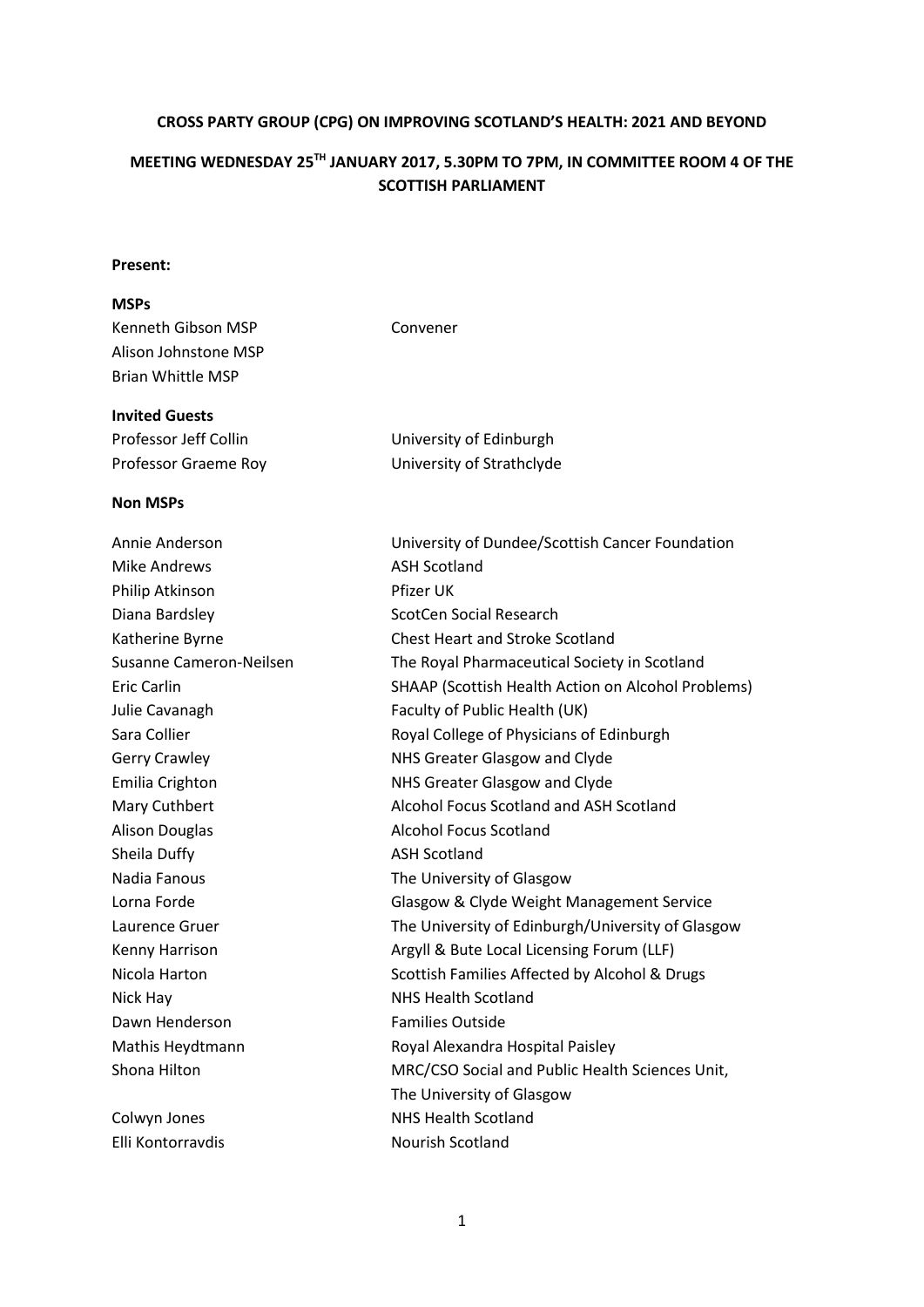| Mark McCann            | MRC/CSO Social and Public Health Sciences Unit,    |
|------------------------|----------------------------------------------------|
|                        | The University of Glasgow                          |
| <b>Gregor McNie</b>    | Cancer Research UK                                 |
| Nicola Merrin          | Alcohol Focus Scotland                             |
| <b>Andrew Mullinex</b> | The Royal College of Surgeons Edinburgh            |
| <b>Jill Pell</b>       | The University of Glasgow                          |
| <b>Bruce Ritson</b>    | SHAAP (Scottish Health Action on Alcohol Problems) |
| Erin Robertson         | <b>British Medical Association</b>                 |
| Simon Shepherd         | The University of Dundee                           |
| Jonathan Sher          | Independent Consultant                             |
| Niamh Shortt           | The University of Edinburgh                        |
| lan Sloan              | Fife Alcohol & Drug Partnership                    |
| Elena Slodecki         | The Royal College of Psychiatrists in Scotland     |
| Kat Smith              | The University of Edinburgh                        |
| Valerie Smith          | <b>ASH Scotland</b>                                |
| Anna Strachan          | <b>Obesity Action Scotland</b>                     |
| <b>Alison Sweeney</b>  | British Lung Foundation Scotland and NI            |
| Gavin Thomson          | Diabetes Scotland                                  |
| Ben Thurman            | <b>Mentor UK</b>                                   |
| Lorraine Tulloch       | <b>Obesity Action Scotland</b>                     |

## **Apologies:**

| Jenny Marra MSP  | co-Convener |
|------------------|-------------|
| Miles Briggs MSP |             |
| Maree Todd MSP   |             |

24 non MSPS

|    |                                                                                                                                                                                                                                                                                                                                                 | <b>Action</b> |
|----|-------------------------------------------------------------------------------------------------------------------------------------------------------------------------------------------------------------------------------------------------------------------------------------------------------------------------------------------------|---------------|
| 1. | <b>Welcome and Apologies</b>                                                                                                                                                                                                                                                                                                                    |               |
|    | Kenneth Gibson MSP, co-Convener of the CPG, welcomed everyone to the meeting<br>and in particular the two guest speakers, Professor Graeme Roy from the<br>University of Strathclyde and Professor Jeff Collin from the University of<br>Edinburgh.                                                                                             |               |
|    | Apologies had been received from Jenny Marra MSP (co-Convener of the CPG),<br>Miles Briggs MSP, Maree Todd MSP and 24 non MSPs.                                                                                                                                                                                                                 |               |
|    | Over 200 people have now expressed interest in this CPG and for future meetings<br>it is hoped to secure a larger meeting room, however it may be necessary to limit<br>participation to one representative per organisation. If people are no longer able<br>to attend they should let the Secretariat know so someone else can use the place. | <b>ALL</b>    |
|    | The twitter hashtag is #ScotHealth2021.                                                                                                                                                                                                                                                                                                         |               |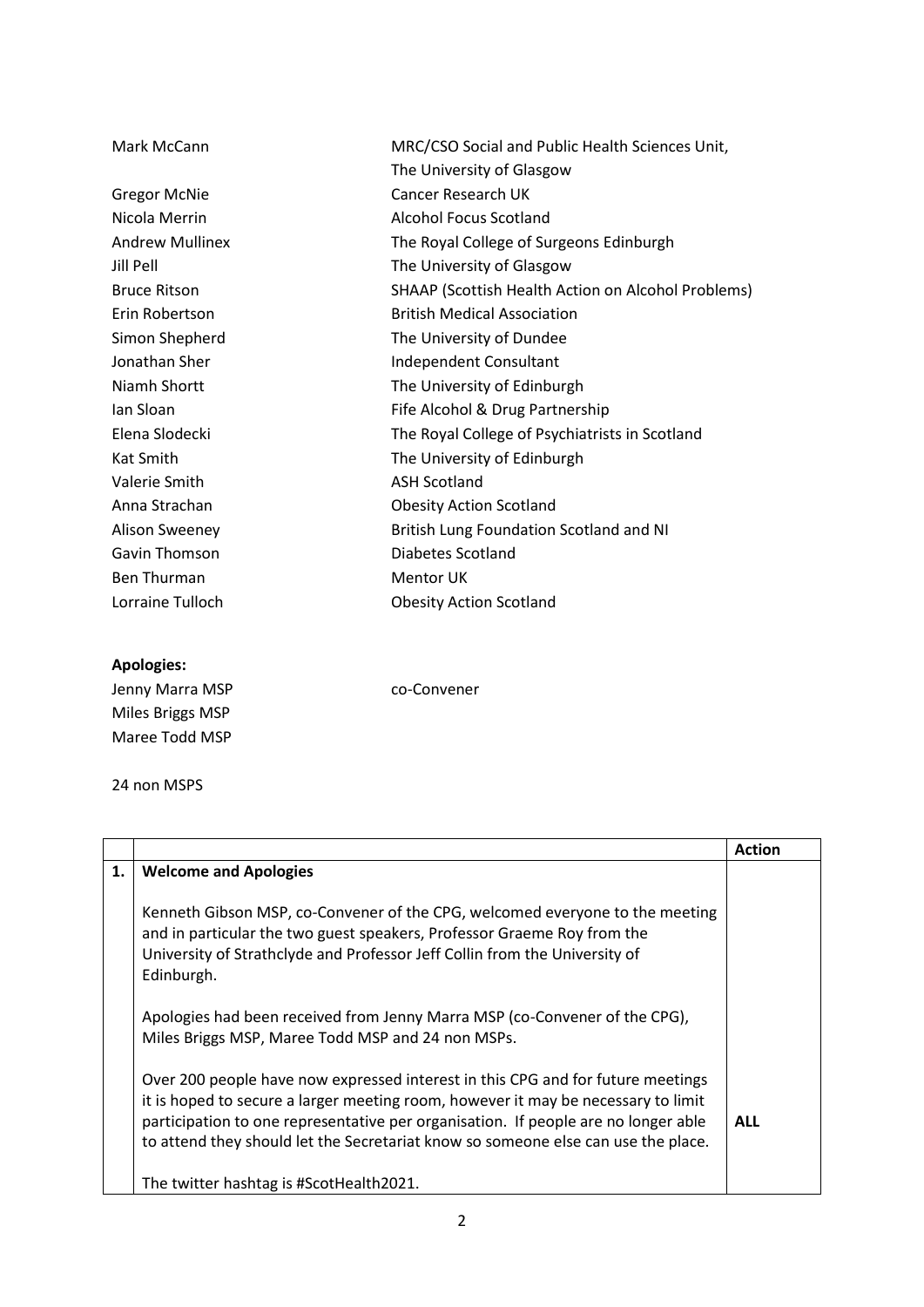| 2. | <b>Confirmation of Registration of the Group</b>                                                                                                                                                                                                                                                                                                 |                    |
|----|--------------------------------------------------------------------------------------------------------------------------------------------------------------------------------------------------------------------------------------------------------------------------------------------------------------------------------------------------|--------------------|
|    | The Convener had attended the meeting of the Parliament Standards Committee<br>on 12 <sup>th</sup> January 2017 to give evidence for the establishment of this CPG and he<br>was pleased to confirm the CPG had received official registration status as from<br>that date.                                                                      |                    |
| 3. | Minutes of Meeting $-2nd$ November 2016                                                                                                                                                                                                                                                                                                          |                    |
|    | <b>Approval of Minutes</b><br>The minutes were approved as correct, proposed by Mary Cuthbert and seconded<br>by Colwyn Jones.                                                                                                                                                                                                                   |                    |
|    | Any matters arising not appearing as items on the agenda<br>No other matters were raised.                                                                                                                                                                                                                                                        |                    |
|    | <b>Review of action points</b><br>The action points were reviewed:-                                                                                                                                                                                                                                                                              |                    |
|    | The Secretariat to circulate a list of MSP members. This will be actioned after<br>٠<br>the membership list is finalised, however it was noted to date there were 8<br>MSP members.                                                                                                                                                              | <b>Secretariat</b> |
|    | The Secretariat to circulate conflict of interest statement for all members to<br>٠<br>sign up to. The Secretariat to produce a paper on possible wider membership<br>restrictions for those with commercial interests, in particular for alcohol<br>companies and vested interests. To be discussed under item 5 of this agenda                 |                    |
|    | and Conflict of Interest statements to be circulated after discussion/decision<br>on membership parameters.                                                                                                                                                                                                                                      | <b>Secretariat</b> |
|    | The Secretariat to ask members to prioritise proposed topics for future<br>٠<br>meetings. Actioned and to be discussed under Item 6 of this agenda.                                                                                                                                                                                              |                    |
|    | The Secretariat to co-ordinate a small working group to develop a media<br>٠<br>strategy. On-going and this action to be carried forward.                                                                                                                                                                                                        | <b>Secretariat</b> |
|    | The Secretariat to confirm the date, venue and topic of next meeting.<br>Actioned.                                                                                                                                                                                                                                                               |                    |
| 4. | Topic Discussion: The Economy and Public Health: Understanding the impact of<br>health-harming industries                                                                                                                                                                                                                                        |                    |
|    | The Convener introduced the two guest speakers:-                                                                                                                                                                                                                                                                                                 |                    |
|    | Professor Graeme Roy, Director of the independent Fraser of Allander Institute at<br>the University of Strathclyde. Graeme is a former Head of the First Minister's<br>Policy Unit and a former Head of the Office of the Chief Economic Adviser in the<br>Scottish Government. Graeme's research interests are in economic and fiscal<br>policy |                    |
|    | And                                                                                                                                                                                                                                                                                                                                              |                    |
|    | Professor Jeff Collin, Professor of Global Health Policy at the University of<br>Edinburgh. A political scientist by background, Jeff's research interests focus on<br>health policy and global health governance, with a particular emphasis on the role                                                                                        |                    |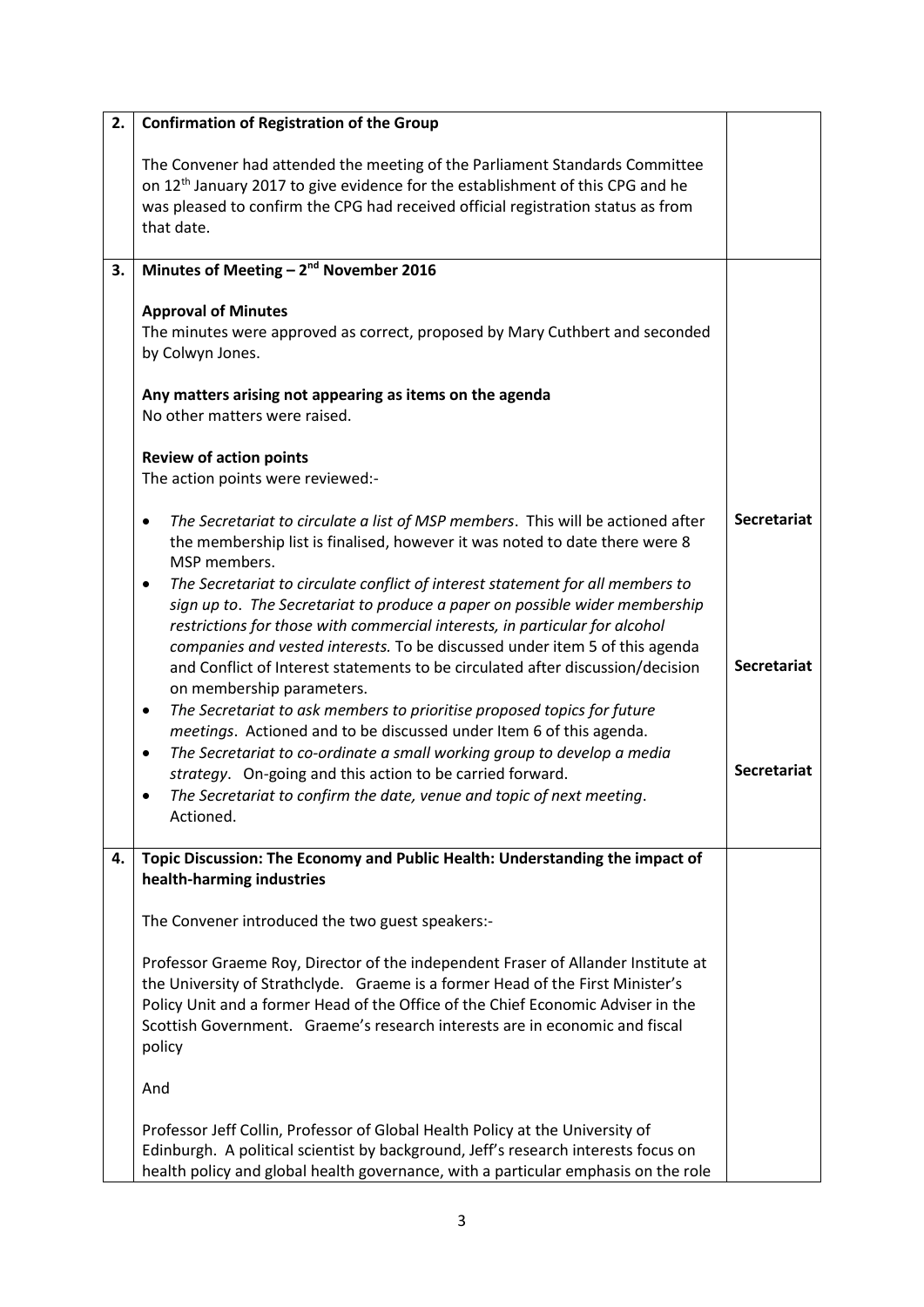|    | of the commercial sector.                                                                                                                                                                                                                                                                                                                                                                                                                                                                                                                                    |  |
|----|--------------------------------------------------------------------------------------------------------------------------------------------------------------------------------------------------------------------------------------------------------------------------------------------------------------------------------------------------------------------------------------------------------------------------------------------------------------------------------------------------------------------------------------------------------------|--|
|    | Professor Graeme Roy delivered his presentation on Health and the Economy; and<br>Professor Collin delivered his presentation on The Economy and Global Health.                                                                                                                                                                                                                                                                                                                                                                                              |  |
|    | A lively discussion followed, with questions and answers taking place.                                                                                                                                                                                                                                                                                                                                                                                                                                                                                       |  |
|    | The Convener thanked both speakers for their excellent presentations, and the<br>Group for their participation.                                                                                                                                                                                                                                                                                                                                                                                                                                              |  |
| 5. | CPG membership and conflict of interest                                                                                                                                                                                                                                                                                                                                                                                                                                                                                                                      |  |
|    | Alison Douglas addressed the paper that had been circulated regarding the<br>membership and conflict of interest.                                                                                                                                                                                                                                                                                                                                                                                                                                            |  |
|    | At the inaugural meeting on 2 <sup>nd</sup> November 2016 it was agreed that, as the CPG<br>takes a focus on public health and on tackling non-communicable diseases with a<br>special interest in health-harming commodities, a declaration of interests<br>regarding any relevant commercial links and funding will be required annually<br>from all non-MSP members. Members are required to proactively notify the<br>Secretariat of any material changes that may arise during the course of the year. A<br>draft declaration had also been circulated. |  |
|    | Alison summarised the international context on conflict of interest in relation to<br>NCD risk factors such as tobacco, alcohol and unhealthy diet.                                                                                                                                                                                                                                                                                                                                                                                                          |  |
|    | It is proposed that non-MSP membership should be focused on organisations and<br>individuals who either:                                                                                                                                                                                                                                                                                                                                                                                                                                                     |  |
|    | A. have a principal interest, or a significant interest, in preventing and<br>reducing harm - particularly health harm - from tobacco, alcohol and<br>unhealthy diet in Scotland; OR                                                                                                                                                                                                                                                                                                                                                                         |  |
|    | B. are researchers involved in developing the evidence base around tobacco,<br>alcohol, unhealthy diet and physical activity and their impact on NCDs, and<br>how these can best be prevented and reduced, and who are not in receipt<br>of funding from relevant commercial interests.<br><b>AND</b>                                                                                                                                                                                                                                                        |  |
|    | C. who recognise the importance of reducing consumption as a means of<br>reducing harm and the international evidence that increasing price,<br>reducing availability and controlling marketing are the best means of<br>delivering that; and                                                                                                                                                                                                                                                                                                                |  |
|    | D. who are committed to developing and improving the evidence base.                                                                                                                                                                                                                                                                                                                                                                                                                                                                                          |  |
|    | Commercial companies and their vested interests should be excluded from<br>membership of the Group. This does not preclude the Group inviting speakers, or<br>inviting participation in any sub-groups, from such organisations to discuss the<br>practical implementation of policies which the Group has identified. Companies<br>may have helpful insights to offer at this stage, particularly to avoid any<br>unintended consequences.                                                                                                                  |  |
|    | She invited the Group to:                                                                                                                                                                                                                                                                                                                                                                                                                                                                                                                                    |  |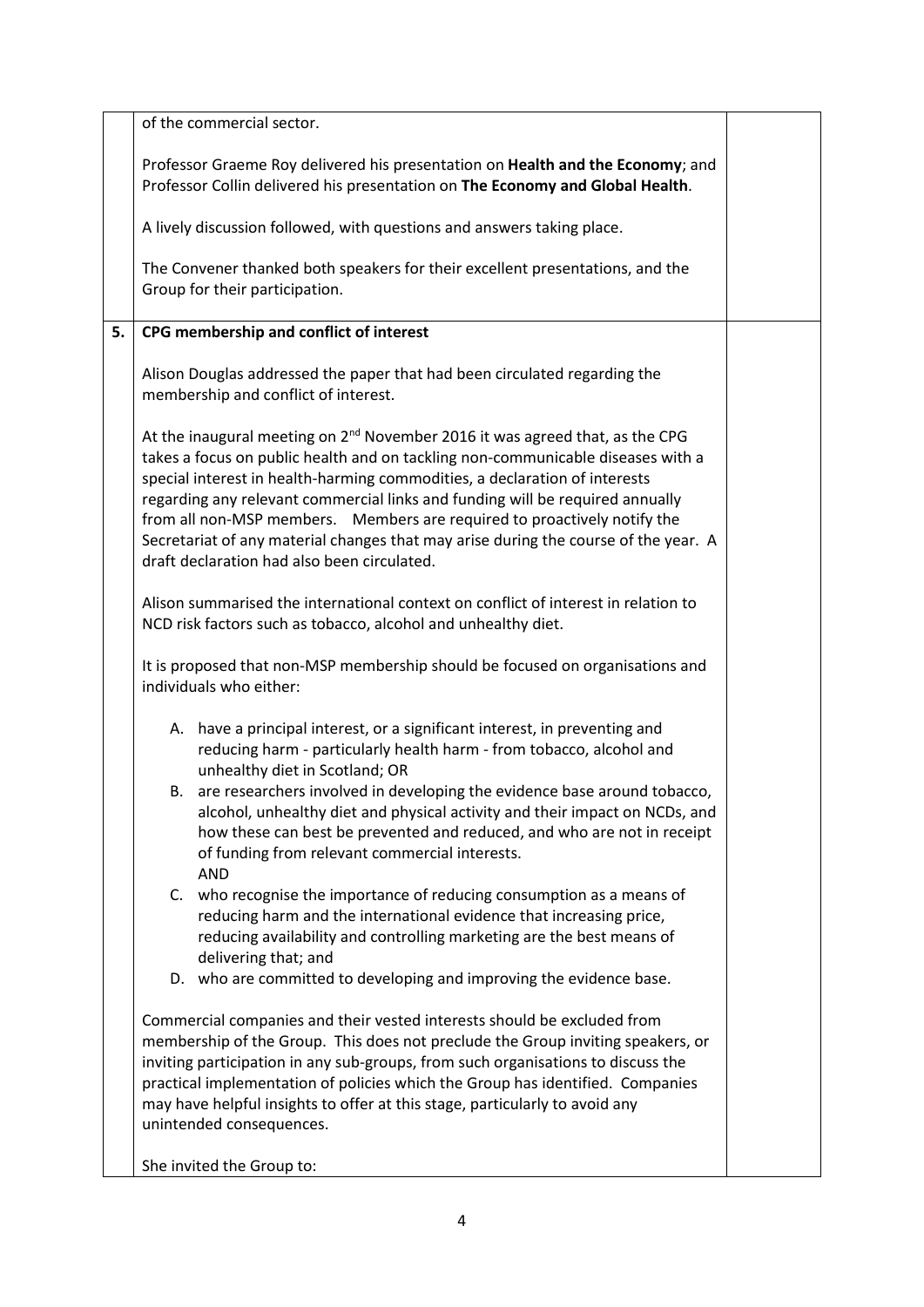|    | note the international context on conflict of interest in relation to NCD risk<br>$\bullet$                                                    |                    |
|----|------------------------------------------------------------------------------------------------------------------------------------------------|--------------------|
|    | factors such as tobacco, alcohol and unhealthy diet;<br>consider and agree the declaration of conflict of interest at Appendix A;<br>$\bullet$ |                    |
|    | note correspondence from the Scotch Whisky Association on membership<br>$\bullet$                                                              |                    |
|    | at Appendix B;                                                                                                                                 |                    |
|    | consider and agree the proposed approach for non-MSP membership of<br>$\bullet$                                                                |                    |
|    | the Group.                                                                                                                                     |                    |
|    |                                                                                                                                                |                    |
|    | Colwyn Jones stated he supported this, but would suggest a tweak to the Register                                                               |                    |
|    | of Interests, in that we should be aiming for complete transparency, therefore the                                                             |                    |
|    | annual declaration should be changed to every meeting. It was agreed this should                                                               |                    |
|    | be a standing agenda item.                                                                                                                     |                    |
|    | Alison Johnstone MSP and Brian Whittle MSP stated they were happy with the                                                                     |                    |
|    | proposals.                                                                                                                                     |                    |
|    |                                                                                                                                                |                    |
|    | The Group agreed the paper and the proposals therein, and the Secretariat would                                                                | <b>Secretariat</b> |
|    | take this forward.                                                                                                                             |                    |
| 6. | Proposal for meeting schedule and topic discussions 2017/18                                                                                    |                    |
|    |                                                                                                                                                |                    |
|    | Sheila Duffy addressed this item.                                                                                                              |                    |
|    | At the request of the Inaugural meeting on 2 <sup>nd</sup> November 2016, the Group were                                                       |                    |
|    | emailed to 'vote' on future discussion topic choices. 30 responses were received,                                                              |                    |
|    | giving their top three choices. These were allocated graded points and the results                                                             |                    |
|    | were as follows (to note, if they had all been given 1 point, the result would have                                                            |                    |
|    | been the same)                                                                                                                                 |                    |
|    | Score 59 - First Choice - Behaviour Influences; reducing modifiable risk factors,                                                              |                    |
|    | societal levers for change, why the problems exist in the demographics they do,                                                                |                    |
|    | why do people make the health decisions they do, what are the barriers to                                                                      |                    |
|    | addressing tobacco, alcohol, poor diet/obesity.                                                                                                |                    |
|    | Score 31 - Second Choice - Marketing and Promotions; lessons to be learned;                                                                    |                    |
|    | price, availability and marketing.                                                                                                             |                    |
|    | Score 20 - Third Choice - Supply, role of licensing, concentration of health-                                                                  |                    |
|    | harming commodities in deprived communities.                                                                                                   |                    |
|    | Score 15 - Fourth Choice - Pre-conception/early years/life course.                                                                             |                    |
|    | Score 12 - Fifth Choice - Themes of poverty/deprivation, trauma, stress, domestic                                                              |                    |
|    | abuse, social isolation and loneliness.                                                                                                        |                    |
|    | The plan therefore regarding topic discussions and potential speakers is as                                                                    |                    |
|    | follows:-                                                                                                                                      |                    |
|    | Meeting late May/early June 2017: Topic Behavioural Influences to prevent<br>٠                                                                 |                    |
|    | uptake of health harming commodities (focus is on tobacco, alcohol and                                                                         |                    |
|    | unhealthy diet). Speakers to be confirmed.                                                                                                     |                    |
|    | Meeting late October/Early November 2017: Continuing the theme of<br>٠                                                                         |                    |
|    | Influences Behaviours but a focus on children. Speakers to be confirmed. To                                                                    |                    |
|    | encompass the AGM of the Group and the Minister for Public Health to be                                                                        |                    |
|    | invited to attend.                                                                                                                             |                    |